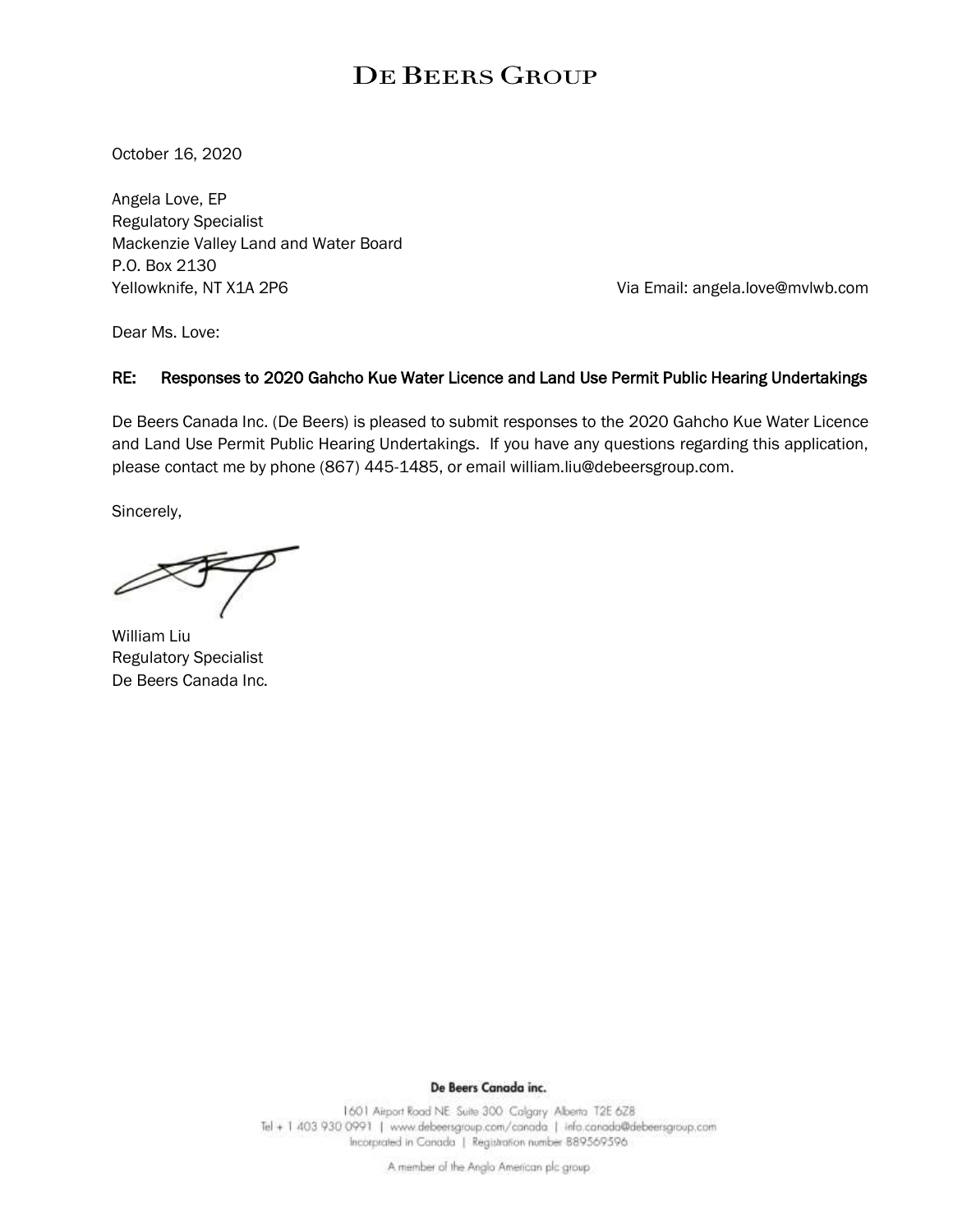## DE BEERS GROUP

# Gahcho Kué Mine

2020 Water Licence and Land Use Permit Amendment Responses to Undertakings

October 16, 2020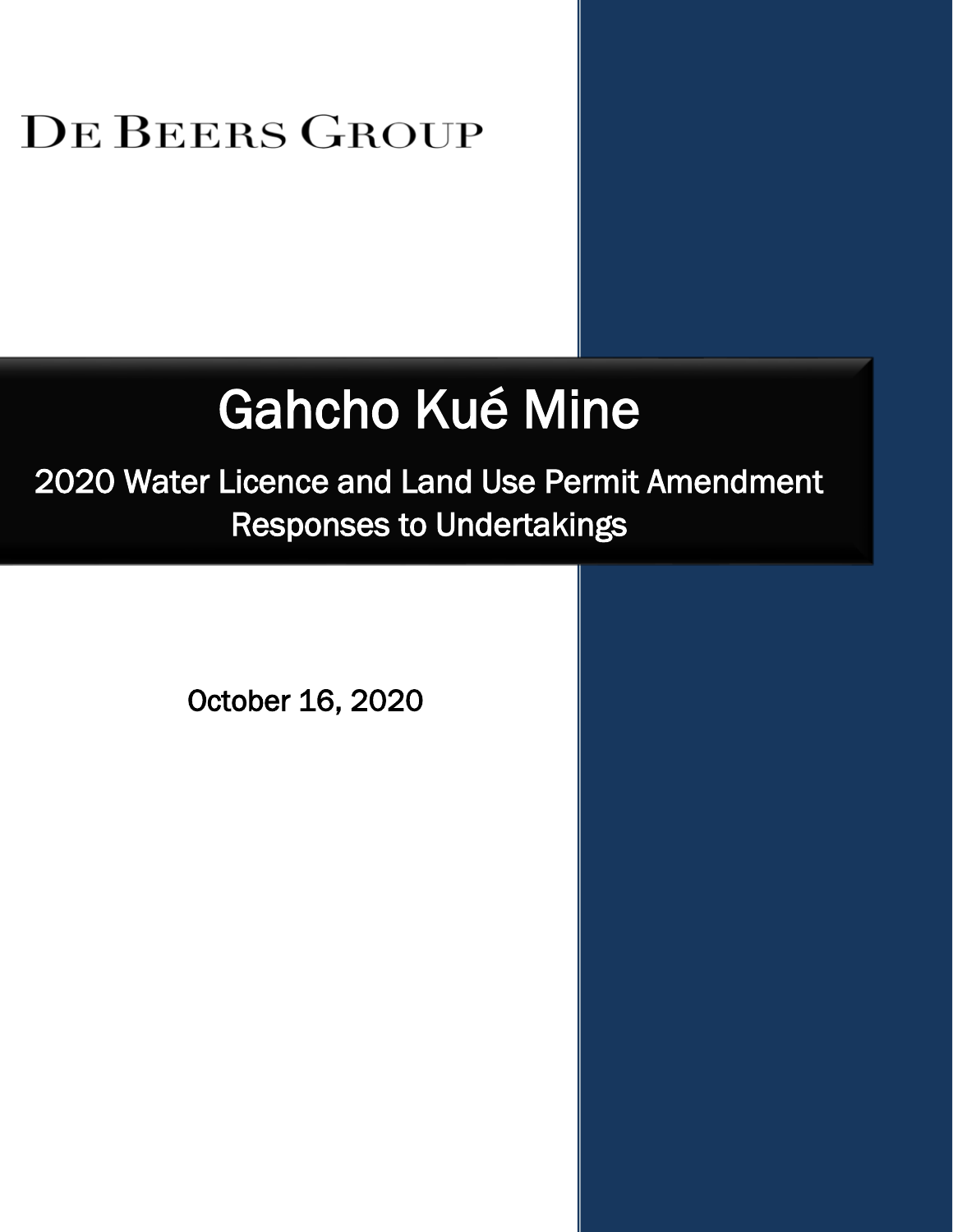#### TABLE OF CONTENTS

| 2.1 Volume of Water Withheld from the Water Management Pond Discharge to Lake N11 |  |
|-----------------------------------------------------------------------------------|--|
|                                                                                   |  |
|                                                                                   |  |
|                                                                                   |  |
|                                                                                   |  |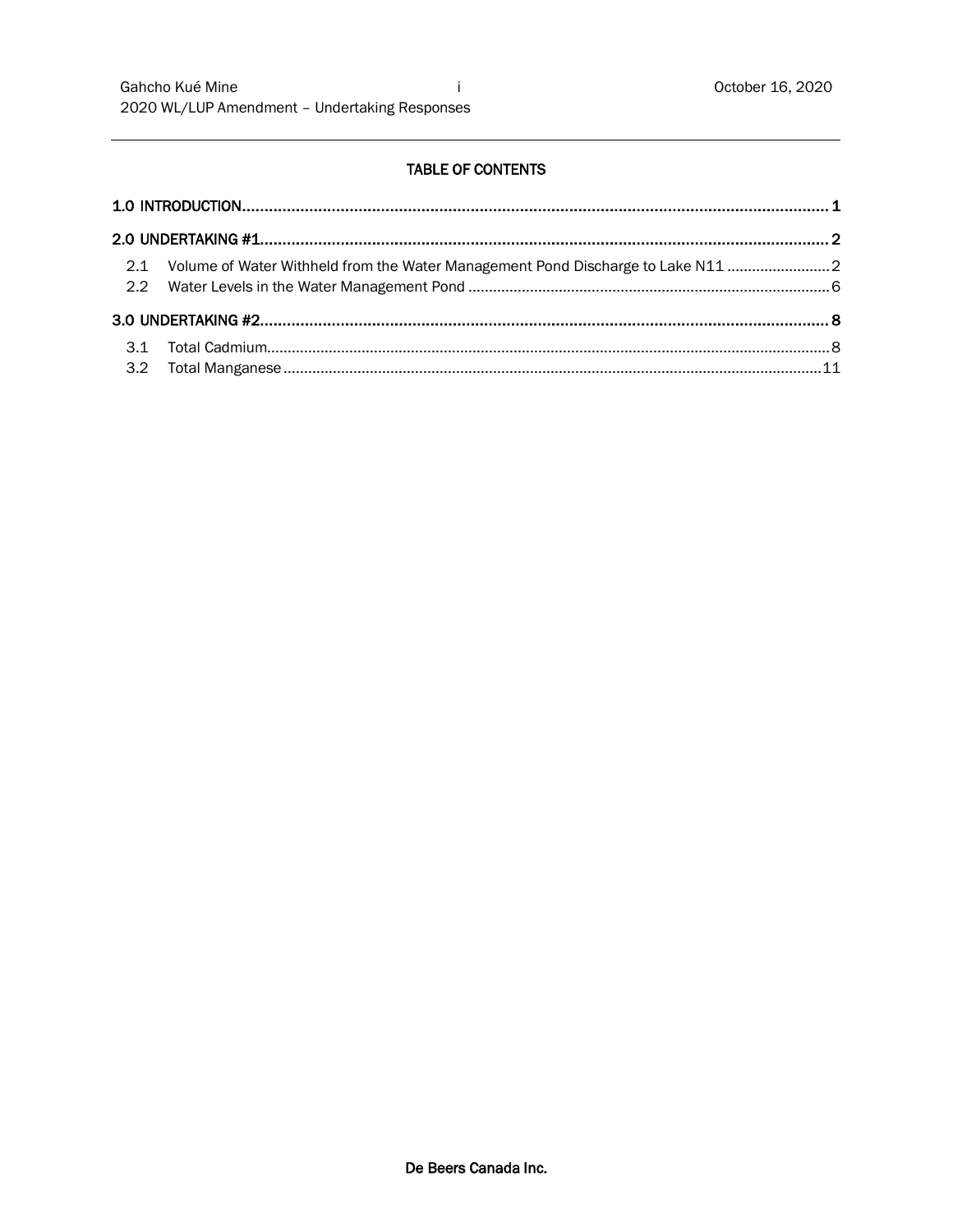## 1.0 INTRODUCTION

De Beers Canada (De Beers) operates the Gahcho Kué Mine (Gahcho Kué), in accordance with Water Licence MV2005L2-0015 and Land Use Permit MV2005C0032. In order to incorporate the additional ore from the north end of 5034 Pit into the mine plan and to extend the mine life for two additional years, De Beers submitted an application to amend the Water Licence and Land Use Permit in March 2020.

During the Public Hearing on September, 30 and October, 1 2020, De Beers received two undertakings:

Undertaking #1: De Beers to describe the volume of water that would need to be withheld from discharge from the Water Management Pond, relative to the planned discharge volume, in order for the Site-specific Water Quality Objectives, calculated with baseline hardness, to be met in Lake N11.

Undertaking #2: De Beers to revisit Total Cadmium and Total Manganese and to calculate the revised Effluent Quality Criteria for those parameters.

De Beers appreciates reviewers and interveners' continued participation during the Gahcho Kue Water Licence and Land Use Permit Amendment review process. The sections below include De Beers' responses to the undertakings.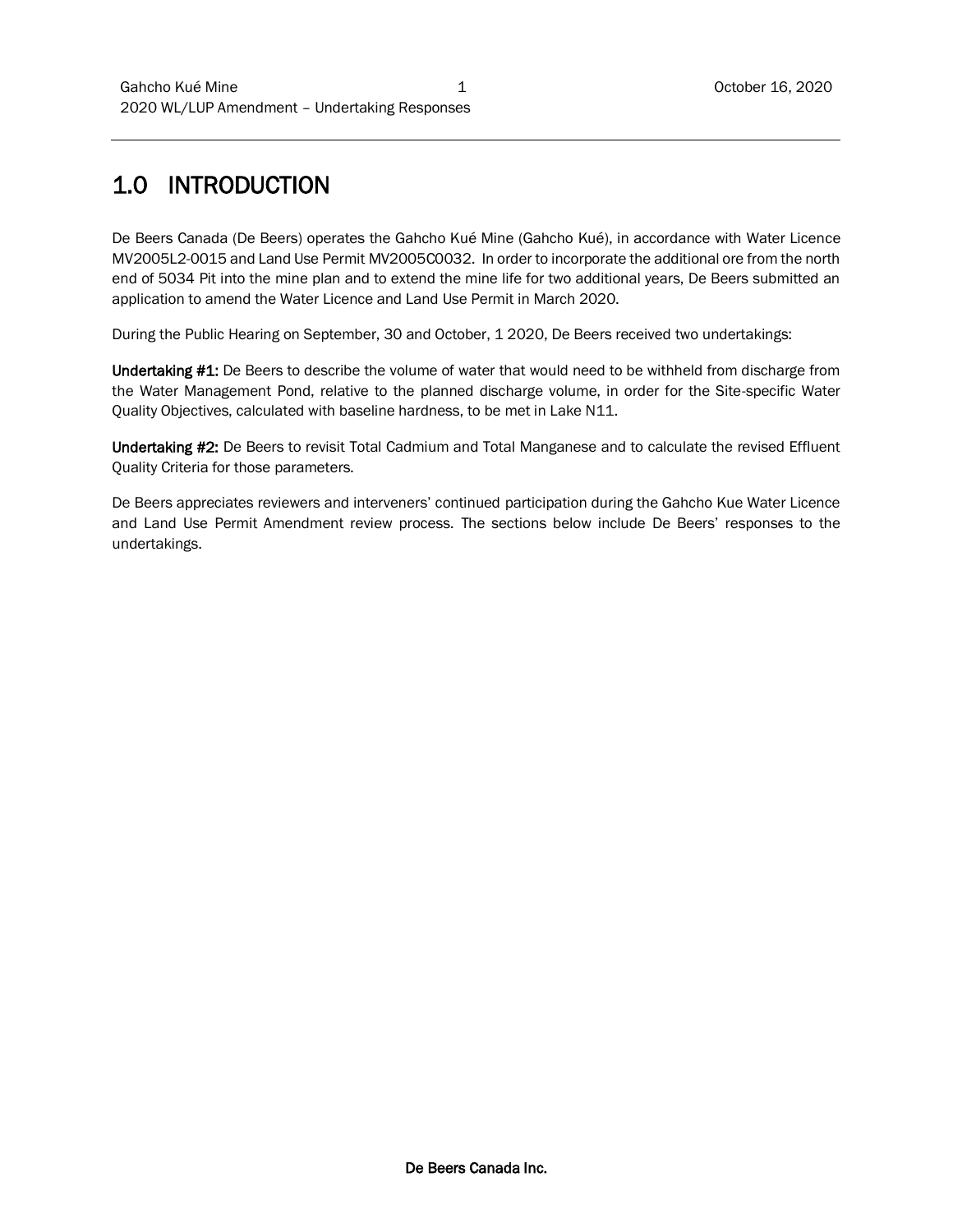## 2.0 UNDERTAKING #1

De Beers to describe the volume of water that would need to be withheld from discharge from the Water Management Pond, relative to the planned discharge volume, in order for the Site-specific Water Quality Objectives, calculated with baseline hardness, to be met in Lake N11.

#### *Response*

The Lake N11 water quality model was used to calculate the volume of water that would need to be withheld from the water management pond (WMP) discharge to Lake N11, relative to the planned discharge volume, to meet site-specific water quality objectives (SSWQO) calculated using baseline hardness concentrations. The site water balance model was used to determine the effects of withholding water from the WMP discharge to Lake N11 on water levels in the WMP.

### 2.1 Volume of Water Withheld from the Water Management Pond Discharge to Lake N11

Concentrations of total aluminum, cadmium, cobalt, copper, and zinc are predicted to exceed SSWQO in Lake N11 calculated using baseline hardness concentrations in 2022, 2023, and 2024 (Figure UT1-1 panels a to e and Table UT1-1) assuming:

- An average precipitation year WMP discharge scenario presented in Version 6 of the Operational Water Management Plan (Attachment 6 of the 2020 Water Licence Amendment Application) and
- Constant WMP discharge concentrations of total aluminum, cadmium, cobalt, copper, and zinc equal to the proposed MAC EQC (Table UT1-2).

To meet SSWQO calculated using baseline hardness concentrations, several simulations were performed in the Lake N11 water quality model to calculate the volume of water that would need to be withheld from the WMP discharge to Lake N11. The simulations were based on:

- The same average precipitation year WMP discharge scenario presented in Version 6 of the Operational Water Management Plan
- Assigning constant WMP discharge concentrations of total aluminum, cadmium, cobalt, copper, and zinc equal to the proposed MAC EQC from January 2021 to the end of Operations (Table UT1-2)
- Gradually withholding water from the WMP discharge to Lake N11 in 2021 until concentrations of total aluminum, cadmium, cobalt, copper, and zinc are predicted to be below SSWQO in 2022 and
- Gradually withholding water from the WMP discharge to Lake N11 in 2022 until concentrations of total aluminum, cadmium, cobalt, copper, and zinc are predicted to be below SSWQO in 2023 and 2024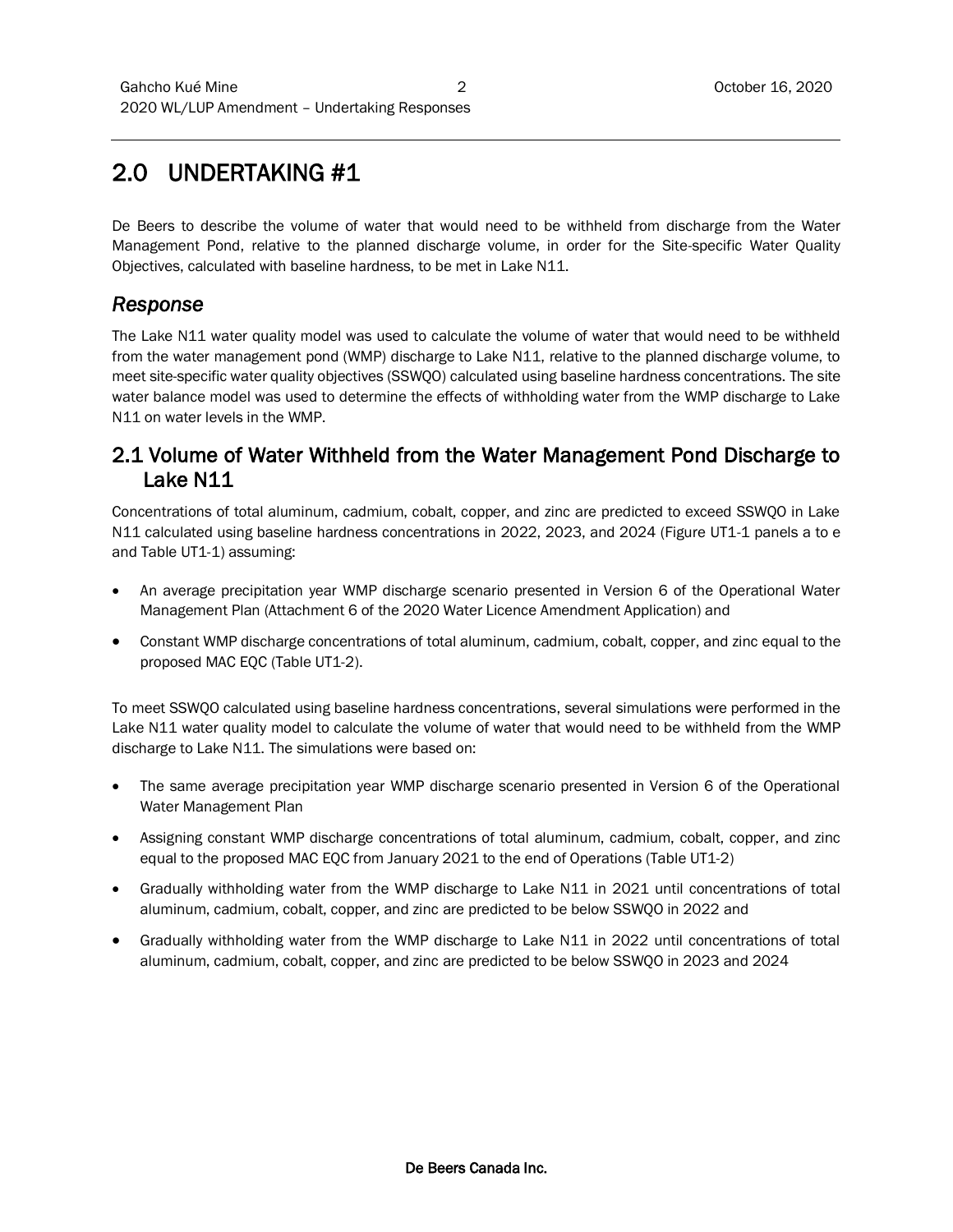Objectives Calculated Using Baseline Hardness Concentrations









2021





mg/L = milligrams per litre; SSWQO = site-specific water quality objective.

2030

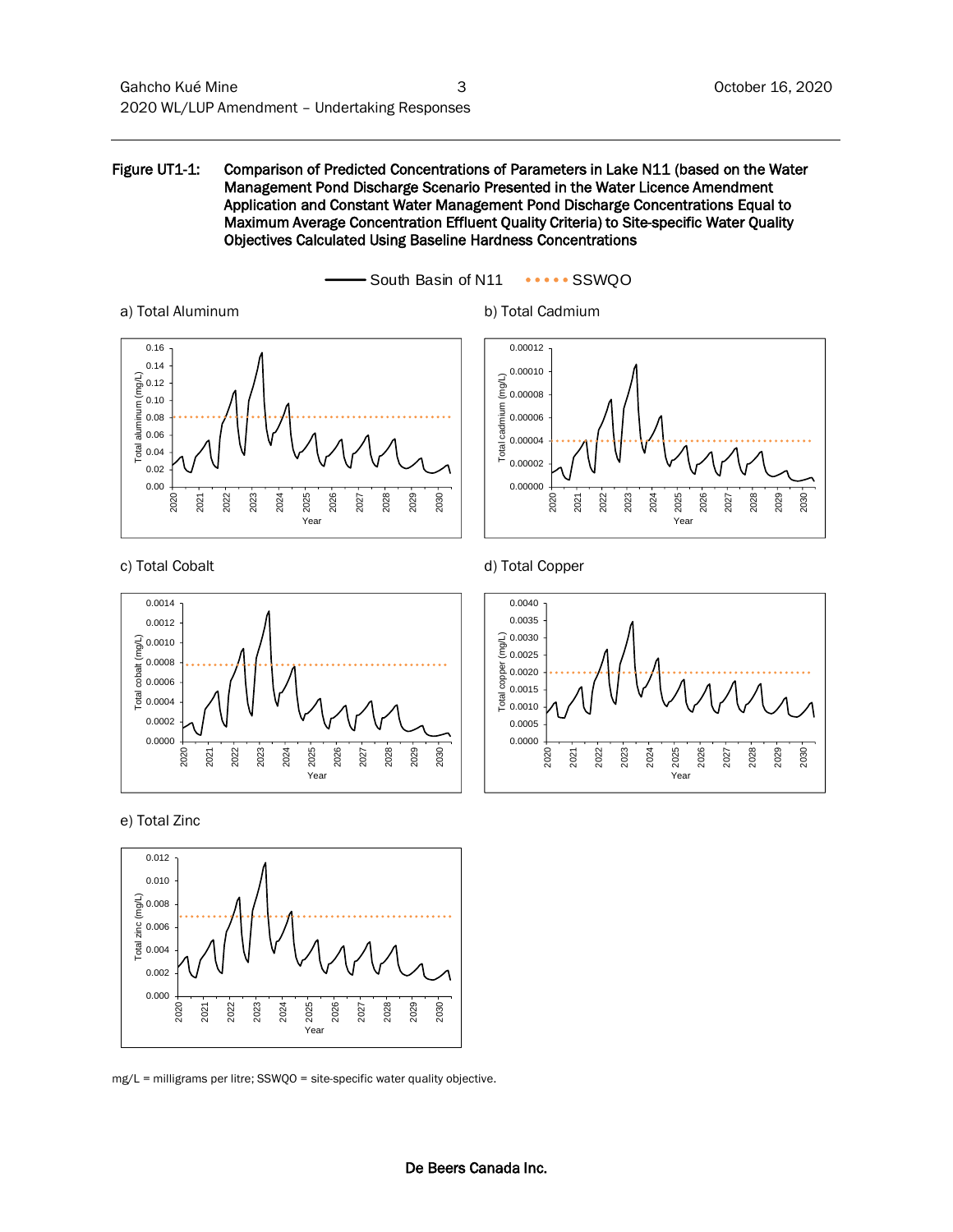#### Table UT1-1: Site-specific Water Quality Objectives for Total Aluminum, Cadmium, Cobalt, Copper, and Zinc Based on Baseline Hardness

| Parameter      | <b>Baseline</b><br><b>Hardness</b><br>(mg/L as CaCO <sub>3</sub> ) | <b>DOC</b><br>(mg/L) | pH                 | <b>SSWQO</b><br>(mg/L) | Source              |
|----------------|--------------------------------------------------------------------|----------------------|--------------------|------------------------|---------------------|
| Total aluminum | 9                                                                  | 2(a)                 | 6.5 <sup>(a)</sup> | 0.081                  | <b>USEPA (2018)</b> |
| Total cadmium  |                                                                    | ٠                    |                    | 0.00004                | CCME (2014)         |
| Total cobalt   |                                                                    |                      |                    | 0.0008                 | ECCC (2017)         |
| Total copper   |                                                                    | $\sim$               |                    | 0.002                  | <b>CCREM (1987)</b> |
| Dissolved zinc |                                                                    | 2(b)                 | 7.3 <sup>(b)</sup> | 0.007                  | CCME (2018)         |

a) The SSWQO for total aluminum is hardness, DOC, and pH-dependent. The water quality criterion was calculated at a pH of 6.5 because pH in surface water should be maintained between 6.5 and 9 (CCREM 1987) and as the pH decreases, the water quality criterion also decreases. The criterion was calculated at a DOC concentration of 2 mg/L because baseline DOC concentrations in Lake N11 were always greater than 2 mg/L and as the DOC concentration decreases, the water quality criterion decreases.

b) The SSWQO for dissolved zinc is hardness, pH and DOC-dependent. The water quality guideline was calculated at a pH of 7.3, which is the upper end of the measured range in Lake N11, represented by the mean plus two standard deviations because as the pH increases, the water quality guideline decreases. The water quality guideline was calculated at a DOC concentration of 2 mg/L because baseline DOC concentrations in Lake N11 were always greater than 2 mg/L and as the DOC concentration decreases, the water quality guideline decreases.

mg/L = milligrams per litre; CaCO3 = calcium carbonate; CCME = Canadian Council of Ministers of the Environment; CCREM = Canadian Council of Resource and Environment Ministers; DOC = dissolved organic carbon; ECCC = Environment and Climate Change Canada; SSWQO = site-specific water quality objective; USEPA = United States Environmental Protection Agency; - = the SSWQO is not dependent on DOC concentrations or pH values.

#### Table UT1-2: Proposed Maximum Average Concentration Effluent Quality Criteria at Surveillance Network Program Station SNP 02

| <b>Total Metals</b> | Maximum Average Concentration Effluent Quality<br>Criteria<br>(mg/L) |
|---------------------|----------------------------------------------------------------------|
| Aluminum            | 0.23                                                                 |
| Cadmium             | 0.0002                                                               |
| Cobalt              | 0.0025                                                               |
| Copper              | 0.0045                                                               |
| Zinc                | 0.02                                                                 |

mg/L = miligrams per litre.

The results of the scenario where all five concentrations of parameters are predicted to be below SSWQO are presented in this response. The Lake N11 water quality model showed:

- To meet SSWQO calculated using baseline hardness concentrations, the discharge of water from the WMP to Lake N11 would have to be reduced by 63% and 74% in 2021 and 2022, respectively.
- With reductions of 63% and 74% in the discharge of water from the WMP to Lake N11 in 2021 and 2022, concentrations of total aluminum, cadmium, cobalt, copper, and zinc are predicted to remain below SSWQO calculated using baseline hardness concentrations (Figure UT1-2).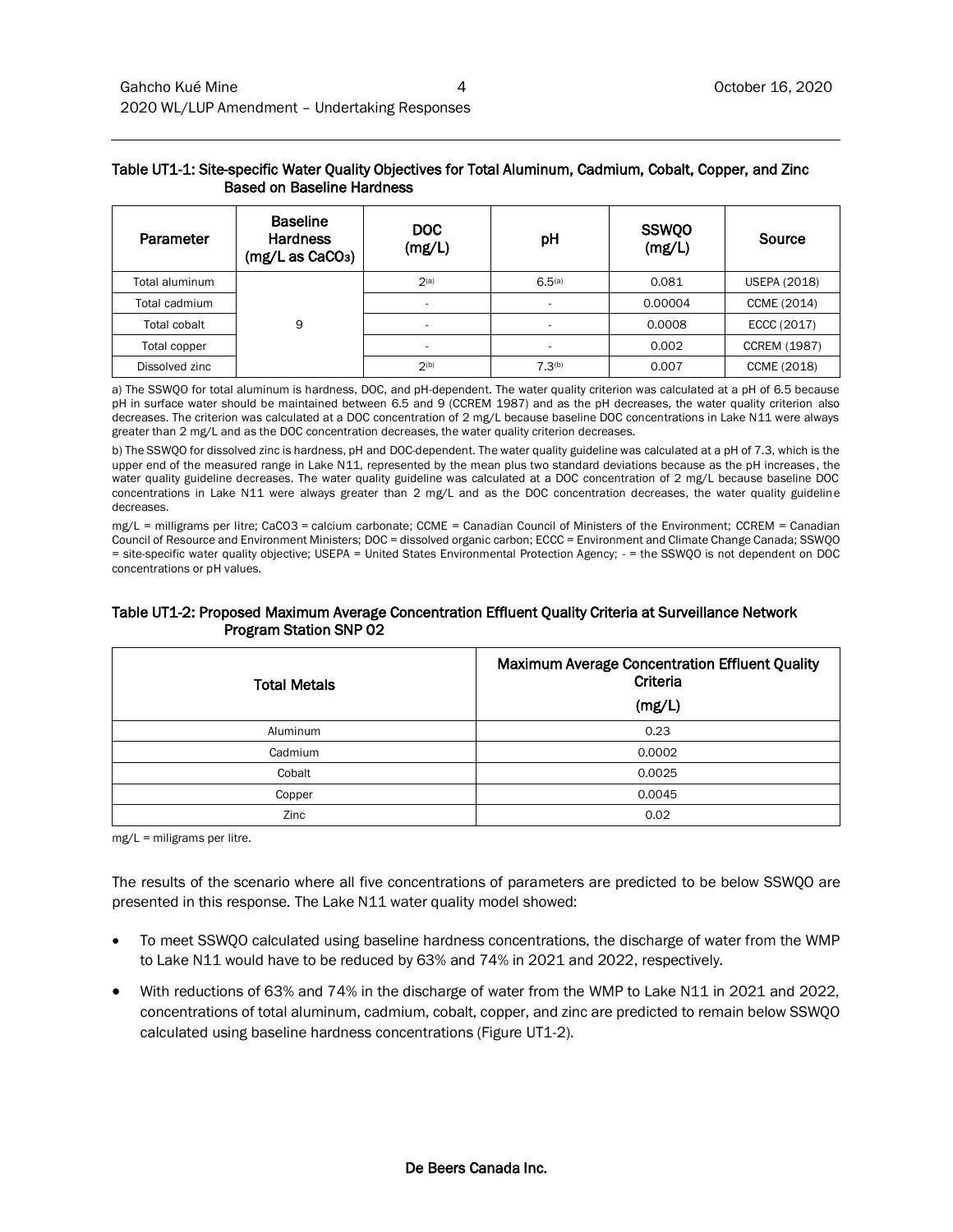Figure UT1-2: Comparison of Predicted Concentrations of Parameters in Lake N11 (Based on Withholding 63% and 74% of the Discharge Volume in 2021 and 2022 and Constant Water Management Pond Discharge Concentrations Equal to Maximum Average Concentration Effluent Quality Criteria) to Site-specific Water Quality Objectives Calculated Using Baseline Hardness Concentrations



a) Total Aluminum b) Total Cadmium



c) Total Cobalt (a) and the computation of the d) Total Copper 2026

2020 2021 2022 2023 2024 2025 2026 2027 2028 2029 2030

0.00000 0.00002 0.00004 0.00006  $\sum_{\substack{6 \text{odd } 0}}^{\infty}$  0.00008 0.00010 0.00012

2027

2028

2029

Year

2030

2025

Total cadmium (mg/L)

Imium ਰੂ Total





0.0000 0.0002  $\frac{1}{6}$  0.0004 0.0006 0.0008 0.0010 0.0012 0.0014

Total cobalt (mg/L)

**2020** 2021 2022 2023 2024 2025 2026 2027 2028 2029 2030



Yea

mg/L = milligrams per litre; SSWQO = site-specific water quality objective.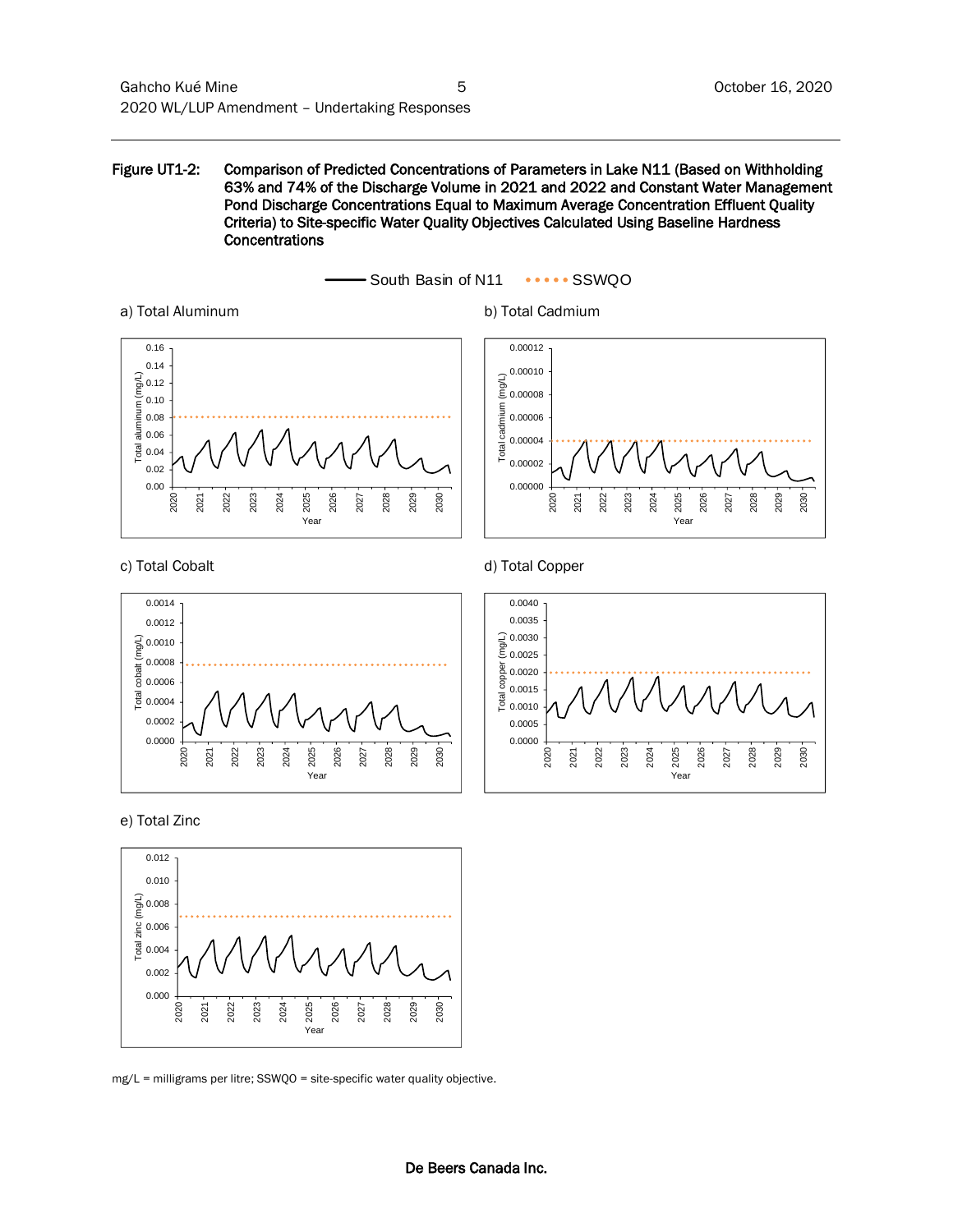## 2.2 Water Levels in the Water Management Pond

Reductions of 63% and 74% in the volume of water discharged from the WMP to Lake N11 in 2021 and 2022 were accounted for in the site water balance model. The site water balance model showed:

 Under average precipitation years (i.e., mean in Figure UT1-3), water levels in the WMP are predicted to be above the Maximum Operating Water Level (MOWL) in 2022 and 2023. As showed in the stochastic water balance model, there is 5-15% probability that water in the WMP will exceed the MOWL in 2021.

Note: In accordance with the Water Licence, Part G, 20 a), a minimum 1 m freeboard is required to be maintained at all times to avoid dyke overtopping due to an extreme rainfall event or wave runup. Therefore, the MOWL is set at minimum 1 m below the dyke containment crest elevation.

 As shown in the stochastic water balance model, water levels in the WMP during wet years with the inflow design flood (IDF) are predicted to exceed the dyke containment crest elevation. There are 5-15% and 15- 25% probabilities that the water in the WMP will exceed the containment crest elevation in 2022 and 2023, respectively (Figure UT1-3). The overtopping probability exceeds the design criteria of 0.11% established based on the Canadian Dam Safety Guidelines.

As a result, reducing the controlled discharge from the WMP in 2021 and 2022, as described in Section 2.1, poses a significant risk to the infrastructure and personnel safety and the environment. Therefore, De Beers recommends the ambient hardness based calculations are accepted for the SSWQO and EQC calculations.

#### References

- CCME (Canadian Council of Ministers of the Environment). 2014. Canadian Water Quality Guidelines for the Protection of Aquatic Life: Cadmium. In: Canadian Environmental Quality Guidelines, 1999. Canadian Council of Ministers of the Environment, Winnipeg, MB, Canada.
- CCME. 2018. Canadian Water Quality Guidelines for the Protection of Aquatic Life: Zinc. In: Canadian Environmental Quality Guidelines, 1999. Canadian Council of Ministers of the Environment, Winnipeg, MB, Canada.
- CCREM (Canadian Council of Resource and Environment Ministers). 1987. Canadian water quality guidelines. Prepared by the Task Force on Water Quality Guidelines.
- ECCC (Environment and Climate Change Canada). 2017. Canadian Environmental Protection Act, 1999. Federal Environmental Quality Guidelines. Cobalt; [accessed October 2020] [http://www.ec.gc.ca/ese](http://www.ec.gc.ca/ese-ees/default.asp?lang=En&n=92F47C5D-1.Cobalt)[ees/default.asp?lang=En&n=92F47C5D-1.Cobalt](http://www.ec.gc.ca/ese-ees/default.asp?lang=En&n=92F47C5D-1.Cobalt)
- USEPA (United States Environmental Protection Agency). 2018. 2018 Final Aquatic Life Criteria for Aluminum in Freshwater; [accessed October 2020] [https://www.epa.gov/wqc/2018-final-aquatic-life-criteria](https://www.epa.gov/wqc/2018-final-aquatic-life-criteria-aluminum-freshwater)[aluminum-freshwater](https://www.epa.gov/wqc/2018-final-aquatic-life-criteria-aluminum-freshwater)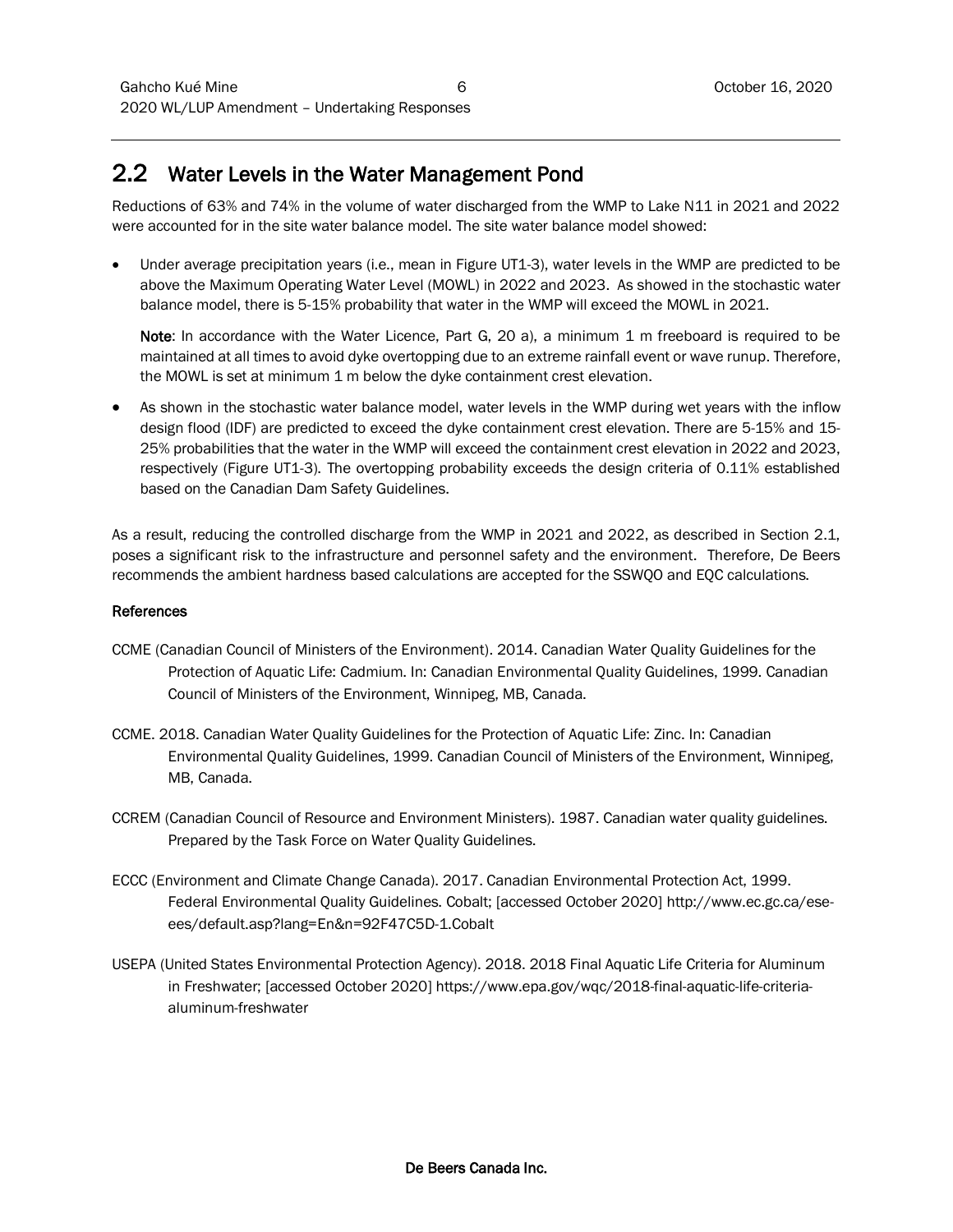

Figure UT1-3: Projected Water Levels in the Water Management Pond with Reductions of 63% and 74% in the Volume of Water Discharged from the

m = metre; % = percent.

 $0.11\%$ .5% /95%.99.89%

5%.15% / 85%.95%

25%.35% / 65%.75%

35%...45% / 55%...65%

 $-$  45%.55%  $-$  Mean

15%...25% / 75%.85%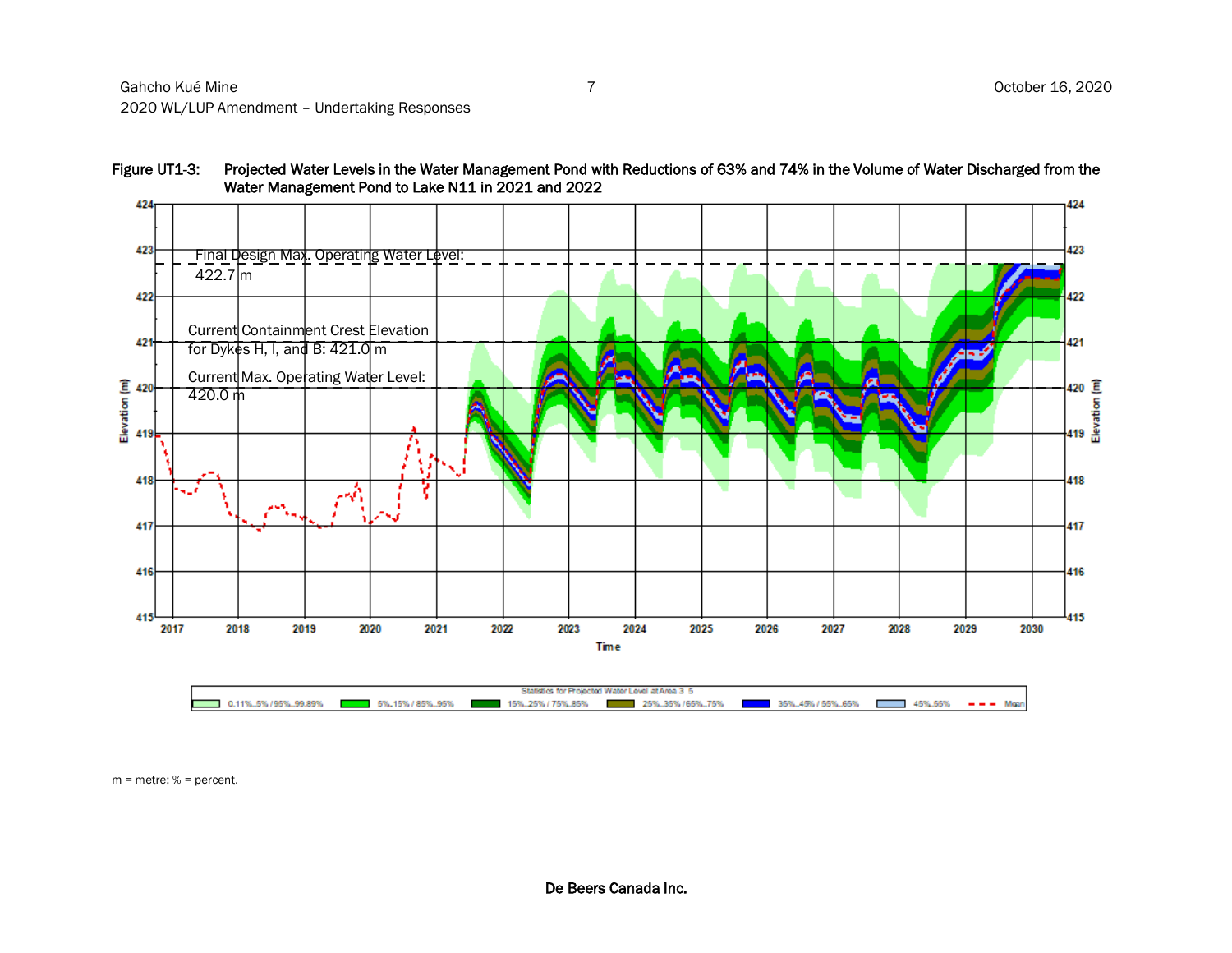## 3.0 UNDERTAKING #2

De Beers to revisit Total Cadmium and Total Manganese and to calculate the revised Effluent Quality Criteria for those parameters.

## 3.1 Total Cadmium

De Beers continues to recommend the MVLWB not including total cadmium as an EQC in the amended Water Licence. This is because total cadmium was not identified as a POPC through the previously accepted threestep screening process. The three-step screening process is consistent with the approach used to identify POPC in the 2018 Water Licence amendment application, and the three-step screening process was approved by the MVLWB.

Further, not including total cadmium as an EQC will not affect the monitoring of total cadmium – it will continue to be monitored and analyzed through relevant SNP and AMEP programs.

In responding to Undertaking #2, should the MVLWB decide to include total cadmium as an EQC parameter in the amended Water Licence, De Beers recommends the MVLWB considers the following EQC for total cadmium.

Total cadmium concentrations in the WMP are predicted to be close to the existing MAC EQC of 0.00008 mg/L between 2025 and 2027 (Figure UT2-1). In order to account for operational flexibility and modelling uncertainty, additional "buffer" between the regulated parameter concentration and the expected parameter concentration is required for the MAC EQC to be considered "reasonably and consistently achievable".

#### Figure UT2-1: Comparison of Existing Effluent Quality Criteria for Total Cadmium to Predicted Water Management Pond Discharge Concentrations



EQC = effluent quality criteria, MGC = maximum grab concentration; MAC = maximum average concentration; WMP = water management pond.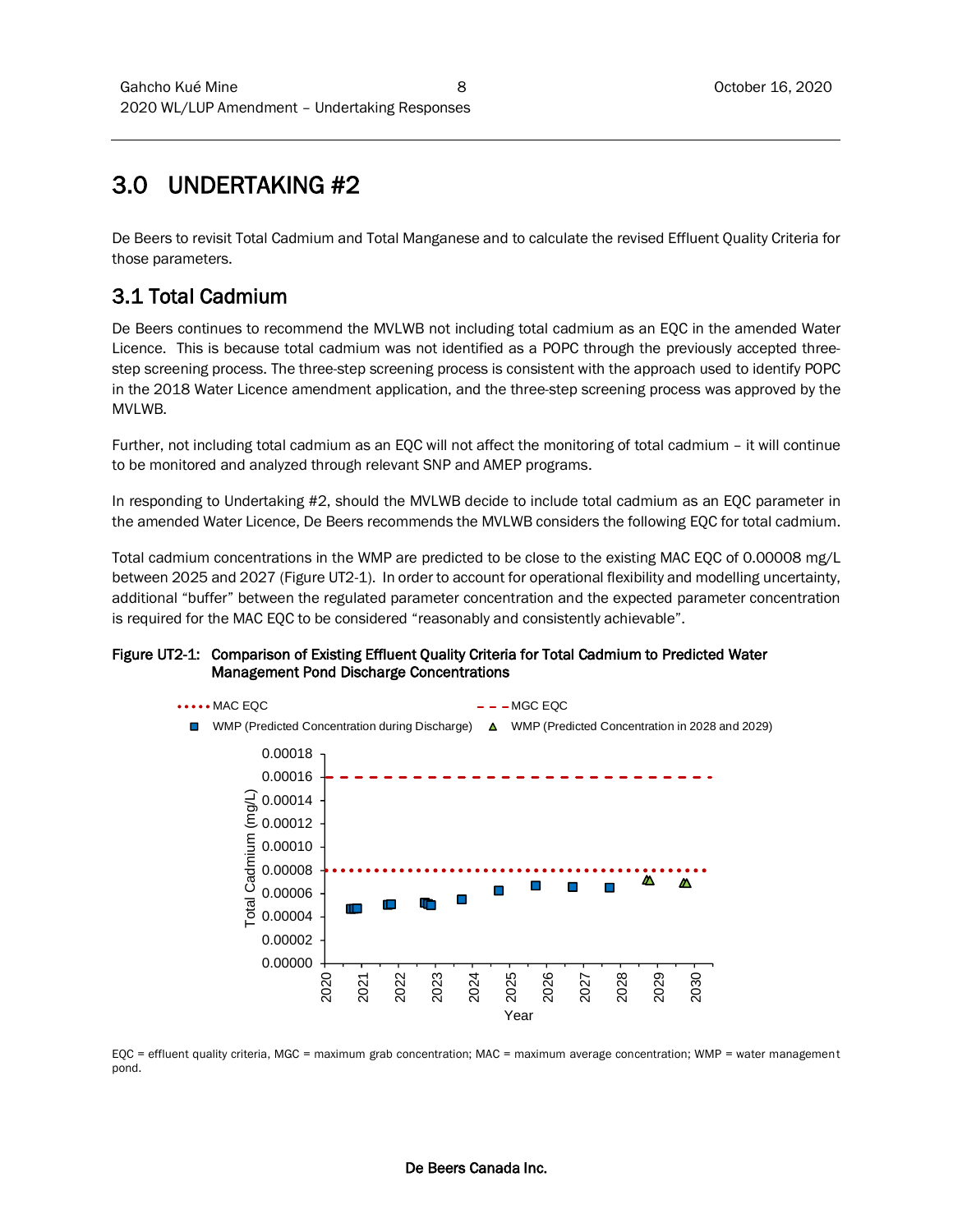Following the same approach described in the EQC Report (Attachment 5 of the 2020 Water Licence Amendment Application), De Beers recommends that the MAC and MGC EQC for total cadmium be set at 0.0002 mg/L and 0.0004 mg/L, respectively, because:

- A MAC EQC of 0.0002 mg/L provides "buffer" between the regulated parameter concentration that appears in the Water Licence and the predicted concentration in the WMP (Figure UT2-2).
- At a constant total cadmium concentration of 0.0002 mg/L in the WMP discharge to Lake N11, average total cadmium concentrations in the south basin of Lake N11 are predicted to remain below the SSWQO (Figure UT2-3). The SSWQO was calculated using ambient hardness concentrations in the south basin of Lake N11 and the equation presented in Table UT2-1.
- Total cadmium will continue to be monitored and analyzed through relevant SNP and AMEP programs.

#### Figure UT2-2: Comparison of Proposed Effluent Quality Criteria for Total Cadmium to Predicted Water Management Pond Discharge Concentrations



EQC = effluent quality criteria, MGC = maximum grab concentration; MAC = maximum average concentration; WMP = water management pond.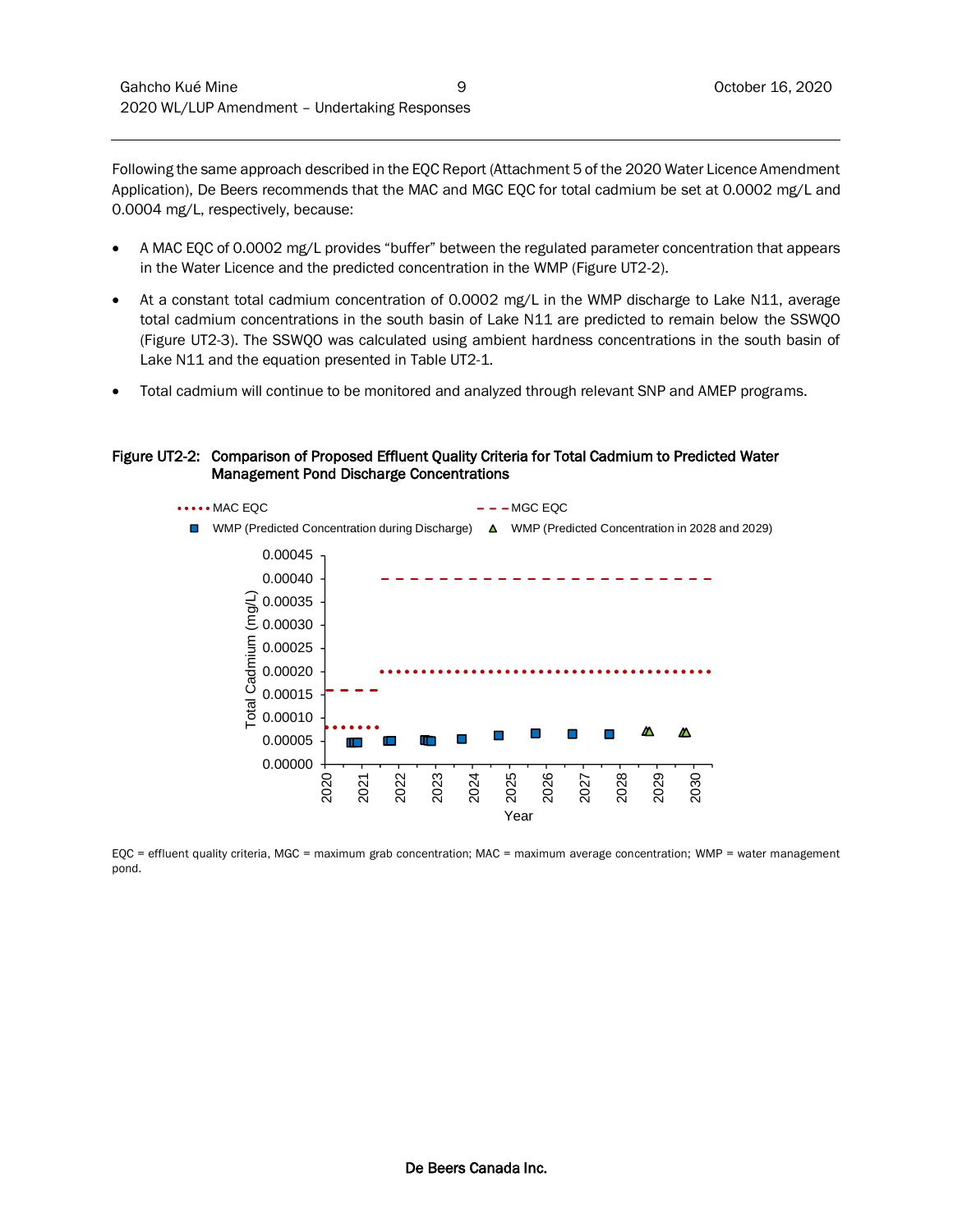#### Figure UT2-3: Comparison of Predicted Average Total Cadmium Concentrations in the South Basin of Lake N11 at a *Constant* Water Management Pond Discharge Concentration of 0.0002 mg/L to the Site-specific Water Quality Objective



Note: The SSWQO is the generic, hardness-dependent WQG for the protection of aquatic life from CCME (2014). The SSWQO was calculated using ambient hardness concentrations in the south basin of Lake N11.

CaCO<sub>3</sub> = calcium carbonate; CCME = Canadian Council of Ministers of the Environment; SSWQO = site-specific water quality objective; WQG = water quality guideline.

#### Table UT2-1: Chronic Total Cadmium Site-specific Water Quality Objective Calculated at a Range of Hardness Concentrations

| Hardness (mg/L as CaCO <sub>3</sub> ) | SSWQO (mg/L)                                    |
|---------------------------------------|-------------------------------------------------|
| < 17                                  | 0.00004                                         |
| $\geq$ 17 and $\leq$ 280              | $(10^{4(0.83 \times 10G[hardness]-2.46)})/1000$ |
| >280                                  | 0.00037                                         |

Source: CCME (2014).

mg/L = milligrams per litre; < = less than; > = greater than; ≤ = less than or equal to; ≥ = greater than or equal to; CaCO<sup>3</sup> = calcium carbonate; CCME = Canadian Council of Ministers of the Environment; SSWQO = site-specific water quality objective.

#### References

CCME (Canadian Council of Ministers of the Environment). 2014. Canadian Water Quality Guidelines for the Protection of Aquatic Life: Cadmium. In: Canadian Environmental Quality Guidelines, 1999. Canadian Council of Ministers of the Environment, Winnipeg, MB, Canada.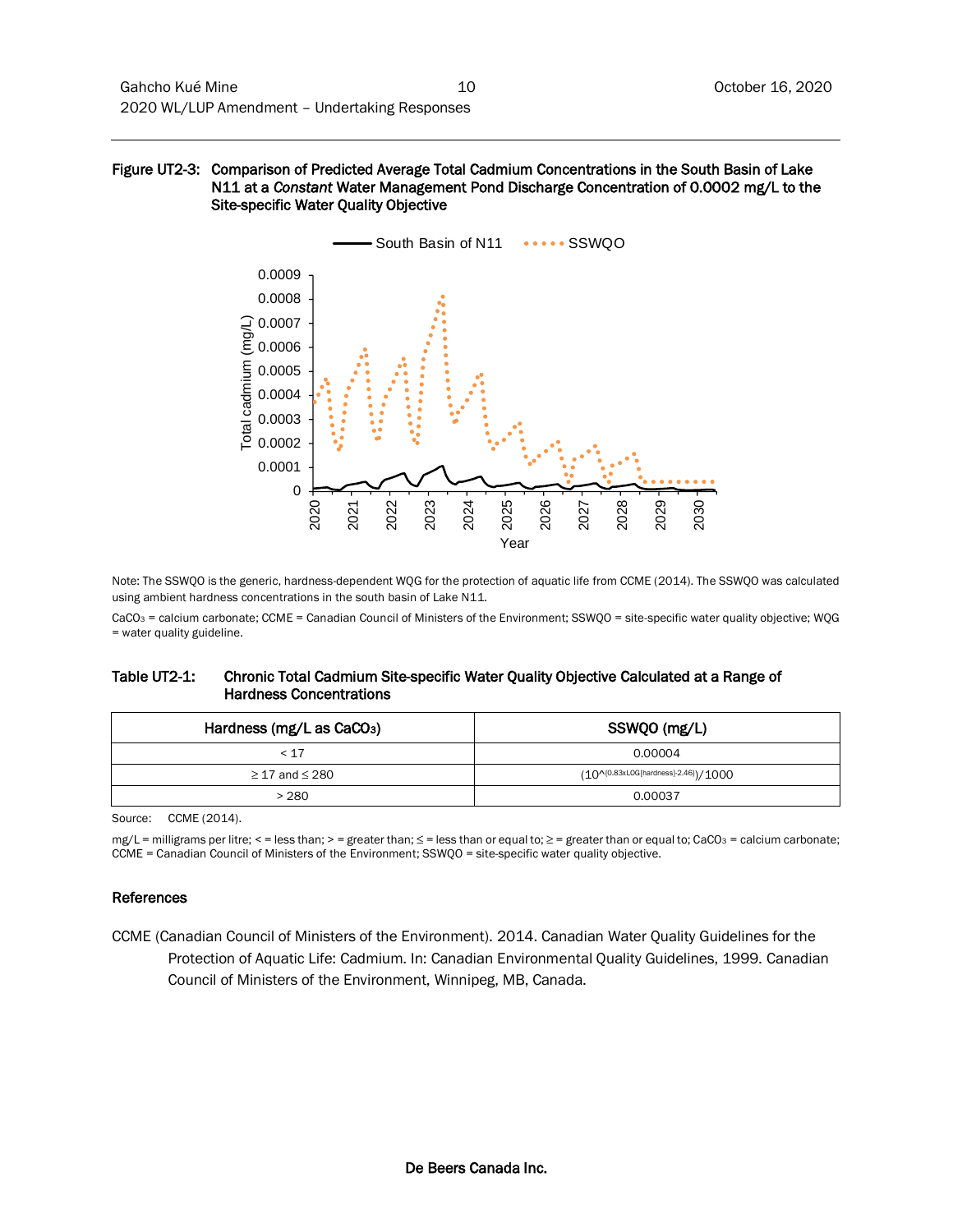### 3.2 Total Manganese

De Beers continues to recommend the MVLWB not including total manganese as an EQC in the amended Water Licence. This is because total manganese was not identified as a POPC through the previously accepted threestep screening process. The three-step screening process is consistent with the approach used to identify POPC in the 2018 Water Licence amendment application, and the three-step screening process was approved by the MVLWB.

Further, not including total manganese as an EQC will not affect the monitoring of total manganese – it will continue to be monitored and analyzed through relevant SNP and AMEP programs.

In responding to Undertaking #2, should the MVLWB decide to include total manganese as an EQC parameter in the amended Water Licence, De Beers recommends the MVLWB considers the following EQC for manganese.

Following the same approach described in the EQC Report (Attachment 5 of the 2020 Water Licence Amendment Application), De Beers is proposing MAC and MGC EQC for total manganese of 0.2 mg/L and 0.4 mg/L, respectively, because:

- A MAC EQC of 0.2 mg/L provides "buffer" between the regulated parameter concentration that appears in the Water Licence and the predicted concentration in the WMP (Figure UT2-4).
- At a constant total manganese concentration of 0.2 mg/L in the WMP discharge to Lake N11, average total manganese concentrations in the south basin of Lake N11 are predicted to remain below the SSWQO (0.12 mg/L; Figure UT2-4).

#### Figure UT2-4: Comparison of Effluent Quality Criteria for Total Manganese to Predicted Water Management Pond Discharge Concentrations



EQC = effluent quality criteria, MGC = maximum grab concentration; MAC = maximum average concentration; WMP = water management pond.